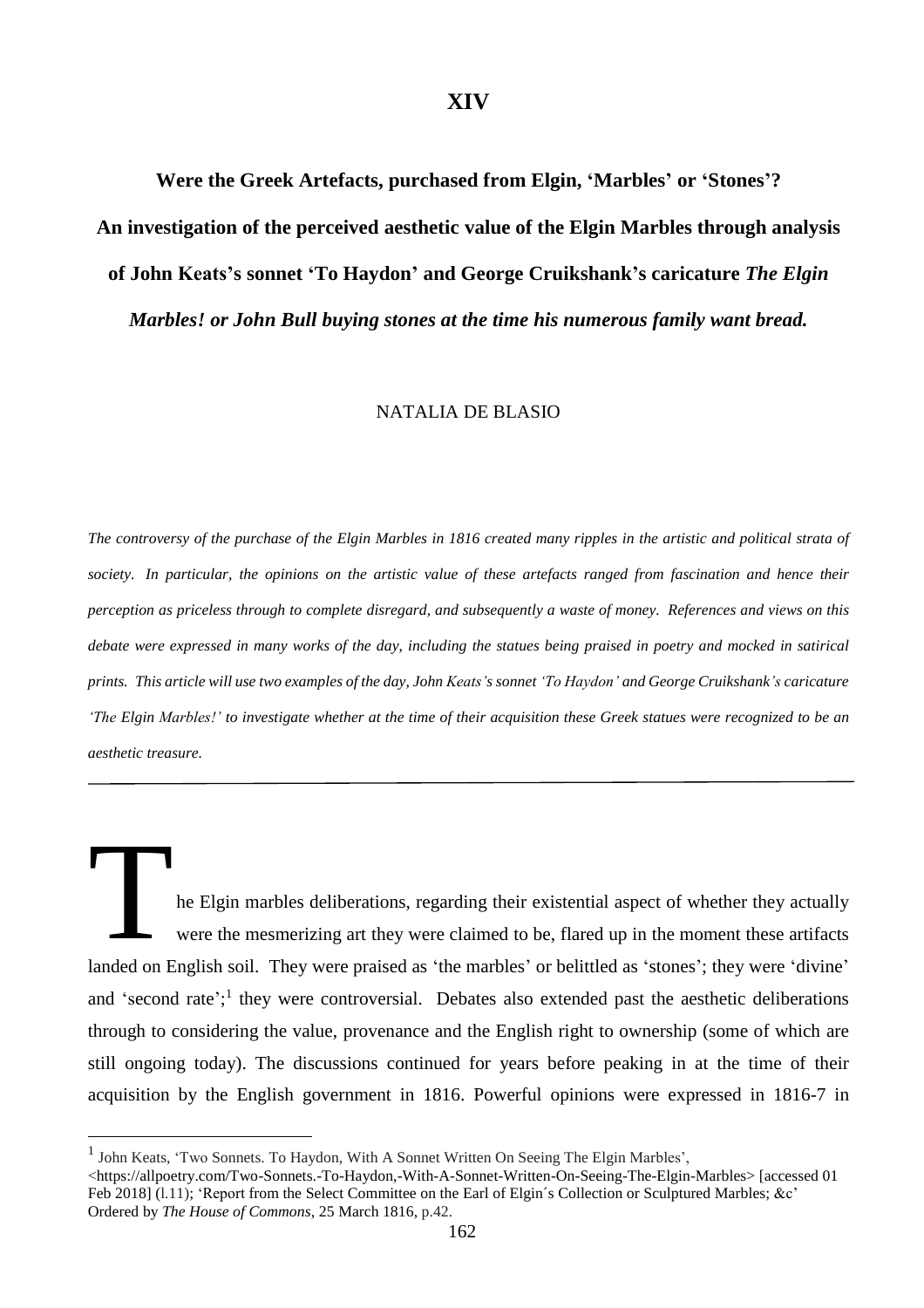literature, art, political satire, John Keats' sonnet 'To Haydon' and George Cruikshank's caricature *The Elgin Marbles! or John Bull buying stones at the time his numerous family want bread* being examples of such. The stark difference in the treatment of the Greek statues in the aforementioned works by the poet and the cartoonist will permit one to gauge the polarity of the debate of whether they were 'marbles' or mere 'stones'.

Both of the works are reactive pieces, produced following the intensive negotiations for the Elgin marble acquisition. Keats wrote the sonnet as an emotional response to seeing the statues in the British museum only days after his visit in early March 1817.<sup>2</sup> This was not a private remark, but a passionate public statement, printed in *The Examiner* on 9 th March 1817, with the intent to re-emphasize the grandeur of 'these mighty things'.<sup>3</sup> Not only does Keats do this in lauding these masterpieces but he also praises B.R. Haydon, the contemporary prominent painter and public figure and a passionate advocate of Hellenism, for recognizing their splendor. Only a year earlier, the latter wrote in the same publication that the 'Elgin Marbles [are] above all other works of Art in the world', attributing to them equivalent importance to art as Newton to Philosophy. <sup>4</sup>

The trigger for Cruikshank's reaction was not an actual experience of the Marbles but the political decision to purchase them. Following the extensive process of inquiry into their provenance and value first by the House of Commons, then by a specially appointed Select Committee on the Earl of Elgin's Collection of Sculptured Marbles &c, a conclusion was reached acknowledging that they were acquired in a legal fashion and valuing them at £35,000. Following another bitter debate in House of Commons, a vote of 82 to 30 in favour of purchasing the Marbles was cast. Although the artistic acquisition was deemed beneficial to the English nation's enrichment and education, this was not so clear-cut for the man on the street. Cruikshank captured the mindset in his cartoon, where the exorbitant expenditure on some museum exhibits was considered unjustified, given the year of hunger and poor harvest. While John Bull is listening to Lord Castlereagh's (Leader of the House of Commons at the time) proposal to purchase the marbles, famished children are tugging on his coat, urging him not to buy the stones, but to give them bread. Half-naked, scrappy, tired and hungry, they represent the common man, left without bread and support and as if in mockery, being offered the grotesque statues instead.

The beauty and aesthetic appeal of the statues was not apparent in the day, and the convoluted perceptions are obvious when comparing the two artefacts. For Keats, they were awe-inspiring. The sonnet was written quickly, skimming the very first impressions that he had, and hence translating it

<sup>2</sup> This came as a part of a two-sonnet composition: 'To Haydon' and 'On Seeing the Elgin Marbles'.

 $3$  'To Haydon' ll.2. The version of 1817 was signed with the initials, 'J.K.', only. However, in 1818 the poem was reprinted with Keats's full name.

 $4$  B.R. Haydon, 'On the Judgement of Connoisseurs Being Preferred to that of Professional Men – Elgin Marbles, &c', *The Examiner,* 17 March 1816, p.163.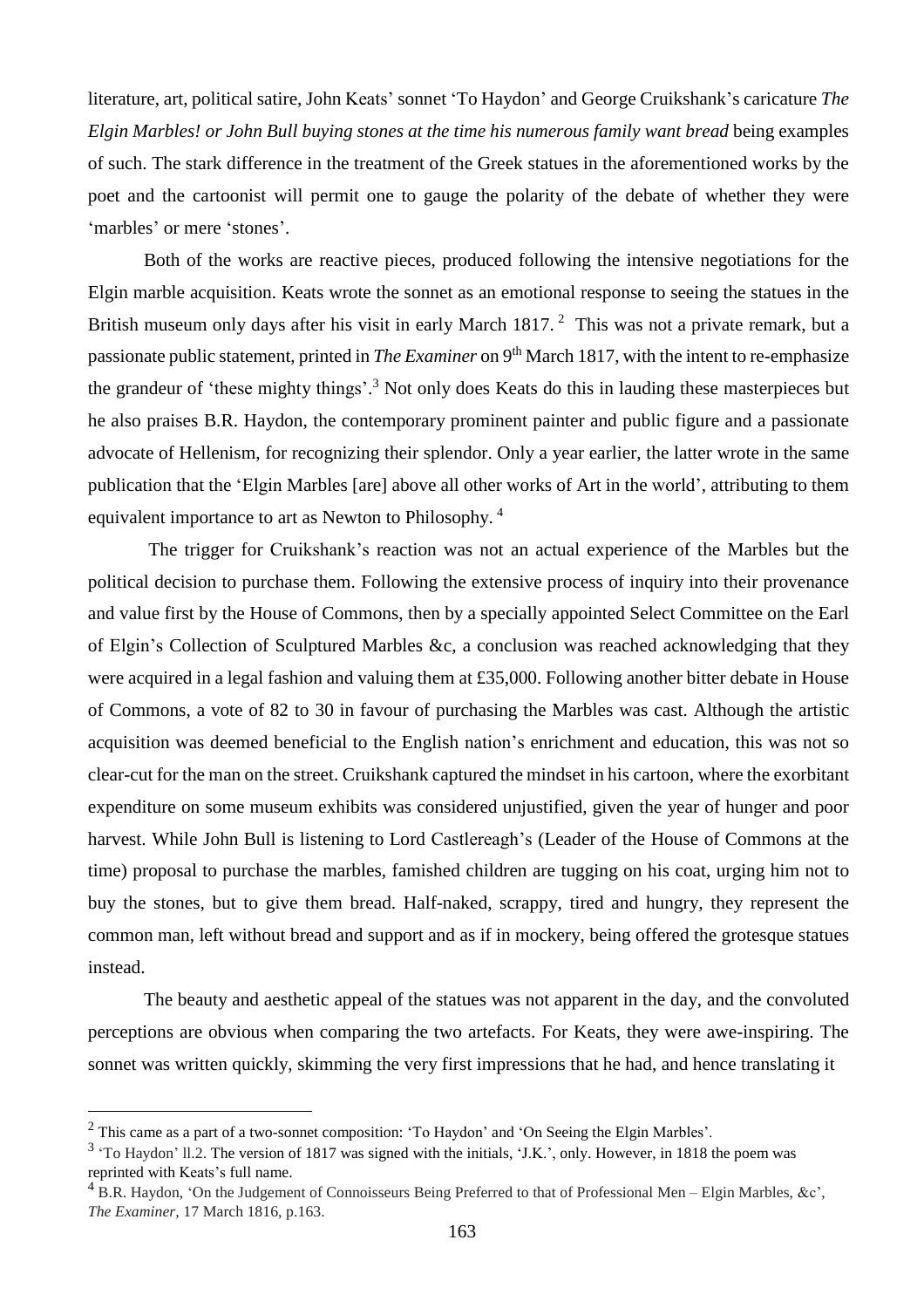

Figure 1. George Cruickshank, *The Elgin Marbles of John Bull buying stones at the time his numerous family want bread!!*, 1816, hand-coloured etching, 24.7 x 34.7 cm, British Museum © Trustees of the British Museum

into a proclamation of all-encompassing amazement. The impact that the statues had was so overwhelming that in the very first line Keats is brought to admit that he 'cannot speak / Definitively of these mighty things', as the wave of impressions made it impossible to shape an accurate opinion. <sup>5</sup> Neither did these overcoming emotions permit a close study or recollection of the particular details. Later, this initial reaction was reigned in, as the poet grows more closely acquainted with the Hellenic work, he delves into close detailed observation, as for example in 'Ode on a Grecian Urn', where many rich descriptions such as 'leaf-fring'd legend haunts about thy shape', but this closer appreciation occurred only three years after his first visit.<sup>6</sup>

Keats puts himself across as a narrator who feels passionate but diminished by the physical grandeur of the Greek display as well as their perfection. Considering one of the first displays of the statues, captured in the *Temporary Elgin Room,* the size, high display of the statues on platforms, as well as the unusually high density of Hellenic artifacts to be found in one room would have created a

<sup>5</sup> 'To Haydon' ll.1-2.

<sup>&</sup>lt;sup>6</sup> John Keats, 'Ode to a Grecian Urn' <https://www.poetryfoundation.org/poems/44477/ode-on-a-grecian-urn> [accessed 05 Feb 2018] (l.5).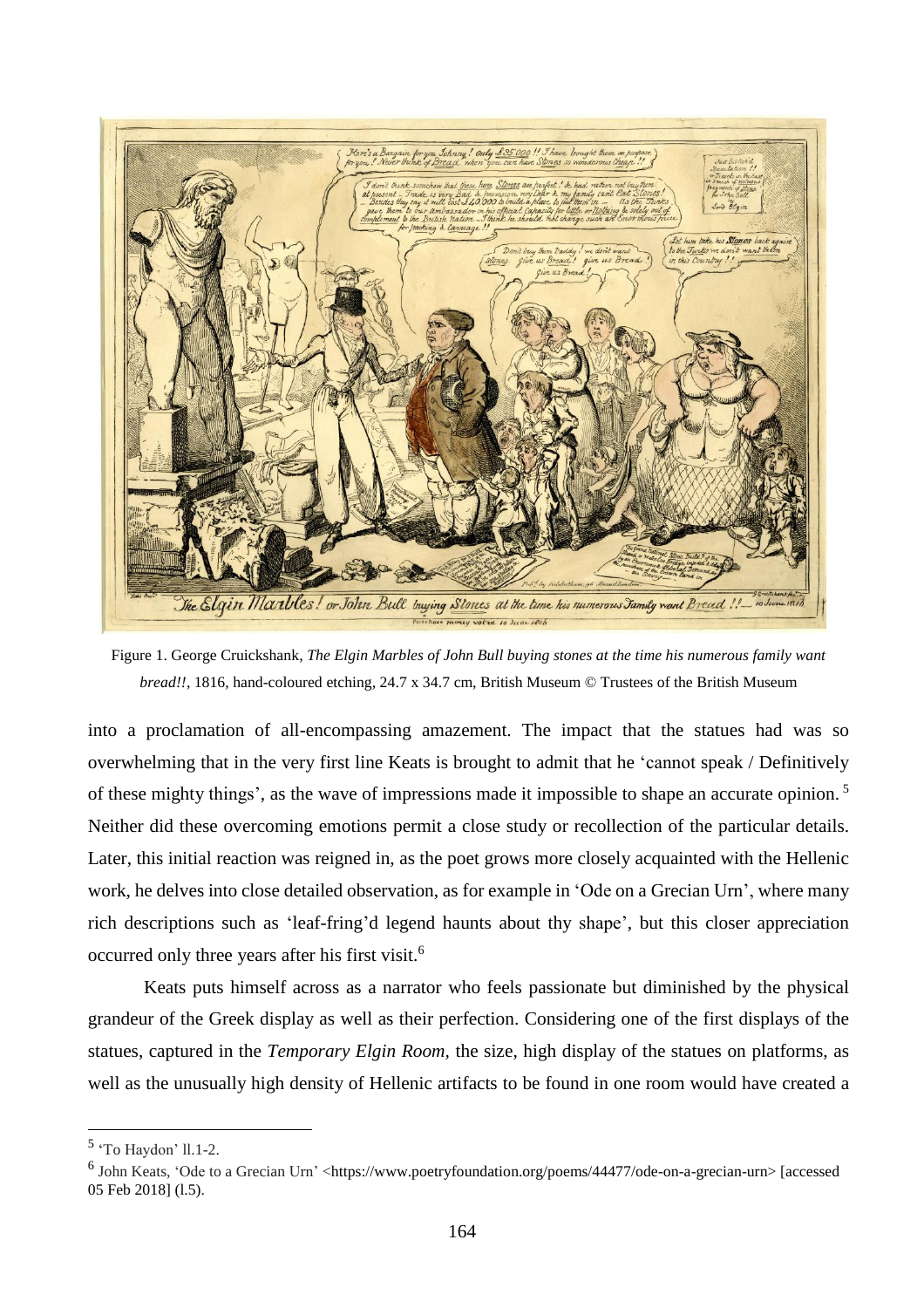formidable show of the Greek gods. To any visitor, they would be 'mighty' in their appearance, strong and imposing. However, Keats did not merely find them grand, he found them 'divine'. <sup>7</sup> Their worship demanding demeanor was not only brought on by their perfection but also by the enlightenment and guidance they offered to the arts, like a 'star in the east' to Christianity. <sup>8</sup> With this line, Keats not only echoes Haydon and his article in *The Examiner* but many other prominent figures such as Cavalier Canova, who in his letter to Elgin characterized the marbles as 'exquisite knowledge of art'.<sup>9</sup>

Cruikshank's cartoon ignores the aesthetics of the Greek statues and their impressiveness. In a manner completely opposite to Keats, the cartoonist diminishes the importance of the statues. He bunches them up together in one corner of the picture, dedicating less than a third of the piece and, therefore, emphasizing their secondary importance. In fact, Cruikshank depicted made up items, and not the actual Marbles, with this demonstrating the lack of particular significance of the Elgin Marbles in the face of any other Hellenic statues. From his point of view, one statue is exactly the same as another and does not deserve his time to be researched and distinguished. Hence, he gives these



Figure 2. Archibald Archer. *The Temporary Elgin Room in 1819 with portraits of staff, a trustee and visitors,* 1819, oil on canvas, 94 x 132.7 cm, The British Museum© Trustees of the British Museum.

<sup>&</sup>lt;sup>7</sup> 'To Haydon', l.11.

<sup>8</sup> 'To Haydon', l.14.

<sup>&</sup>lt;sup>9</sup> 'Report from the Select Committee on the Earl of Elgin's Collection or Sculptured Marbles; &c', p.68.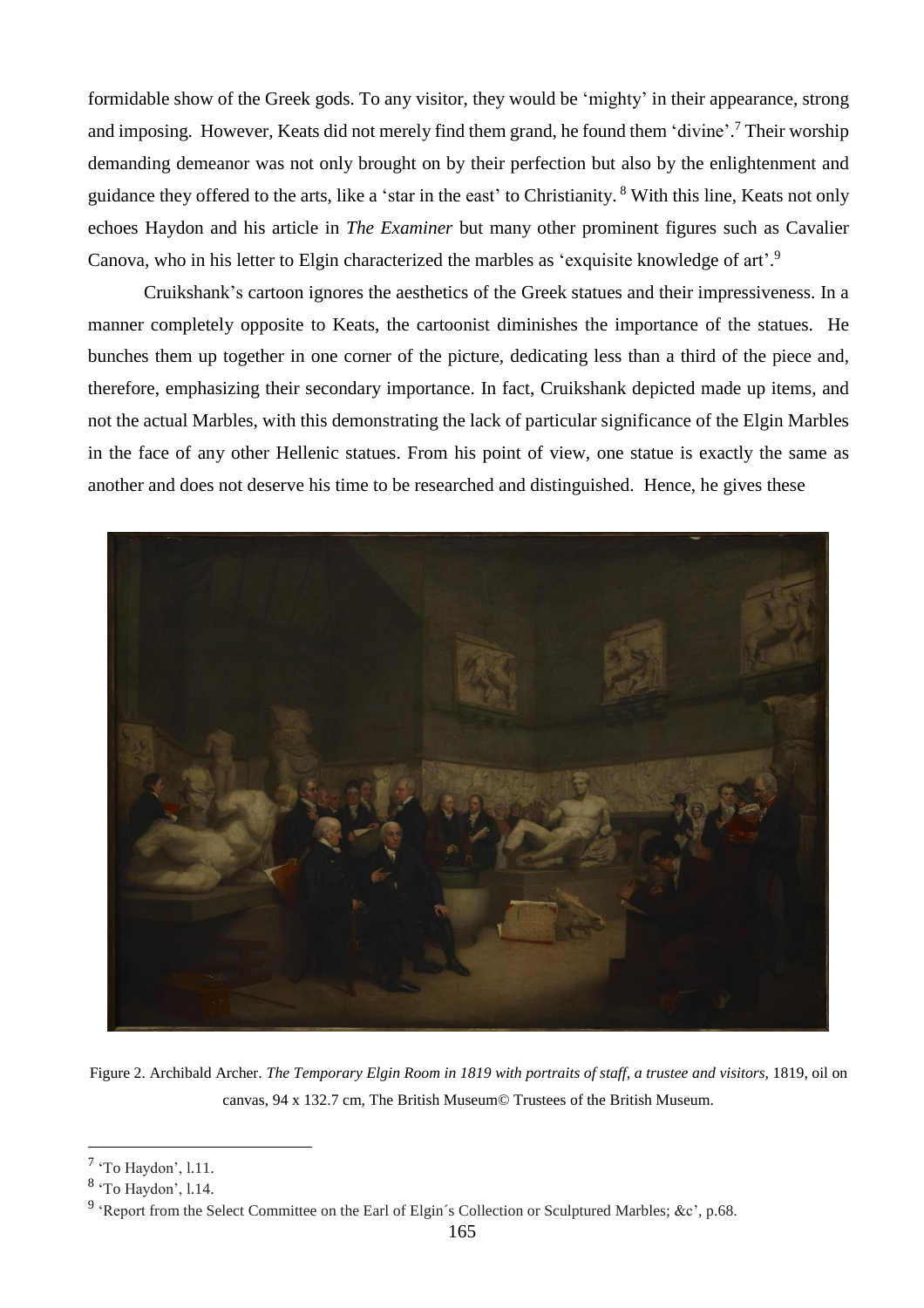artifacts a generic and somewhat derogatory name -'Stones'. The non-specific word 'stone' implies no craftsmanship has been applied to the item, leaving it in the rudimentary natural state that it was, when excavated from the ground. Moreover, it is emphasizing the point of view of a commoner. Removed from the fine world of art and vested in the more immediate needs of survival and food, statues were not marvels, but stones, with little purpose or value to the starving families.

The manner in which the caricaturist chose to depict the statues also emphasizes their lack of exceptional beauty. By adding the comical elements to the statues, Cruikshank mocks the classical cannons of beauty and shifts the importance of the scene away from the display of the artifacts to the commercial negotiations associated with their purchase, that are happening in the forefront. In particular, the caricaturist focuses his efforts on the two of some of the most recognized symbols of Hellenic legends – Hercules and Venus.

The statue of Hercules is stripped of the powerful pose, that was so admired by many artists. He is standing on a disheveled pediment, his drapes missing, his broken off leg supported by a crude rock. This forlorn sight is enhanced by the framing of the scene in such a way as to leave him claustrophobically crammed into the corner. The god is no longer a fearful figure. Rather, Cruikshank chooses to debase him further and use the statues as ground to introduce elements of mockery of Elgin such as removing the nose, to give it the well-known lack of facial feature. He also drew the face to carry a look of impatience, as it looks onto the negotiation discussion and anticipates an outcome, like Elgin, who has been kept waiting for almost six years. At his feet lie remains of a Corinthian column, to remind the onlooker of the destruction he is responsible for.

Venus is also stripped of her distinguishing goddess features of grace and beauty. Frozen with her arm in the air (the other one would mirror this gesture judging by the angle of the shoulder), she is performing a whimsical female gesture, displaying ungodly impatience and dissatisfaction. At the bottom of Castlereagh´s feet stands a fragment of a statue, being human buttocks, facing the head negotiator, to jeer him for his actions. The statue of Hermes surprisingly has managed to maintain all the intricate details, including the caduceus, which tactically hangs over Castlereagh´s shoulder, to reiterate the importance of the commercial interaction that is taking place. Everything about the statues in Cruikshank´s eyes was viewed through the prism of the expense that they presented. He saw no value in them as standalone items, and thus depicts them with little respect, molding them to deliver his utter dislike of the wasteful and mercantile transaction.

Cruikshank´s materialistic approach also comes through in the emphasis on the poor condition of the statues. His depiction of the missing limbs of the statues is a focal point. The gaze of the onlooker is guided by Castlereagh´s hand, towards Hercules´ absent leg, supported by an unrefined block, while cutting across a precarious support for Venus. In the face of the stocky and well-grounded John Bull´s family, they look exceptionally unstable and rickety, begging the question of being worthy of the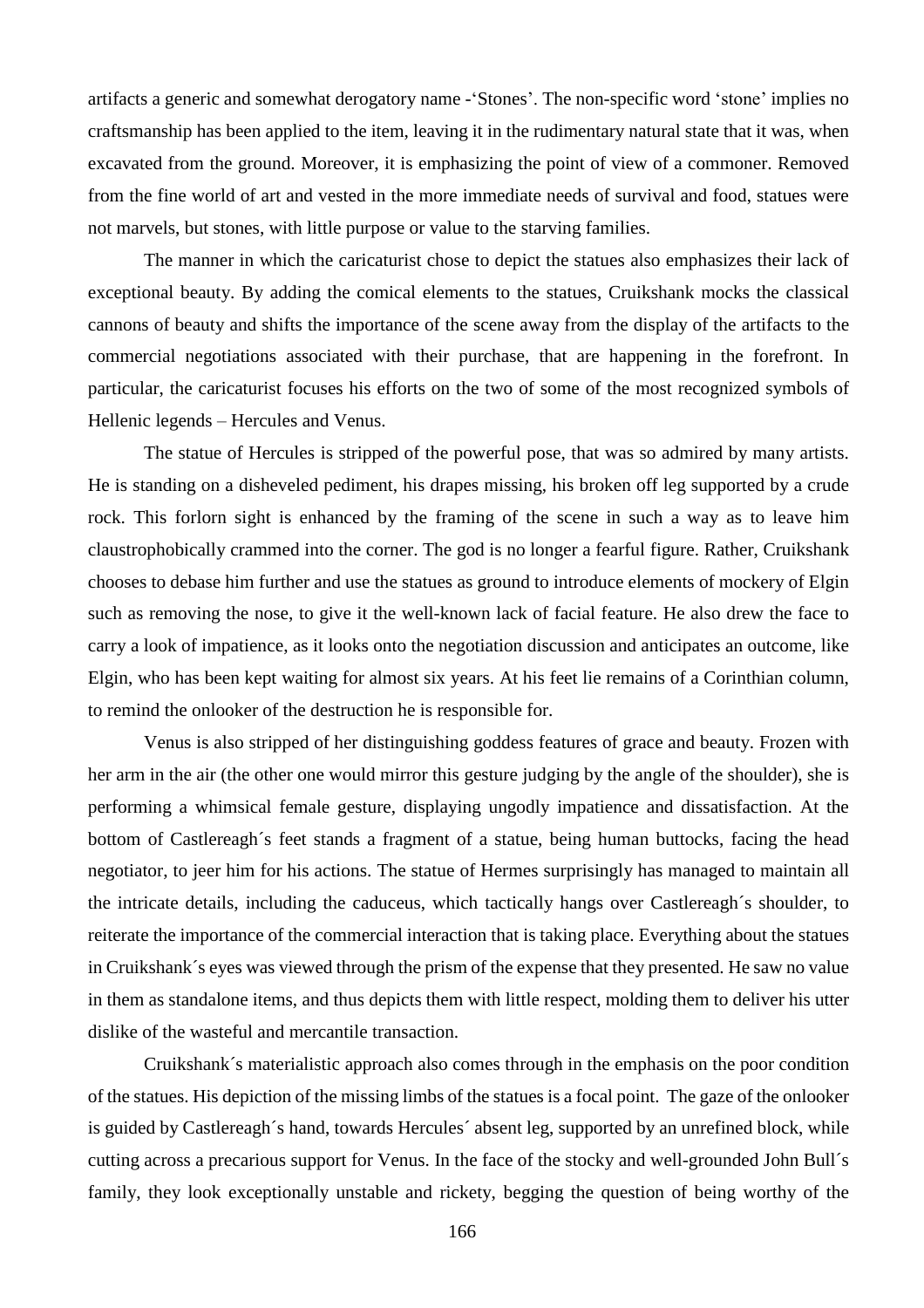requested investment. In doing so, he not only demonstrates their low value, but also brings forth the point of view of the skeptical camp, lead by Mr. Payne Knight who saw them 'so mutilated *[he could]* hardly tell' if they were great sculptures or not.<sup>10</sup>

Although Keats does not overtly touch on this point in his sonnet, the reference to the marbles as 'most divine' implies that he only sees the 'perfect flesh'.<sup>11</sup> He also passes the right of judgement over to Haydon, as the one with 'eagle's wings', who in the face 'brainless idiotism' recognizes beauty and celebrates it. This therefore implies that Haydon's opinion is supported by Keats and is in opposition with Payne's attitude that something is 'too broken to be of any value'.<sup>12</sup> Haydon, an outspoken critic of Mr. Knight and his appointment as head of the Select Committee for Elgin Marbles, strongly criticized him, stating that it is absurd not to recognize that 'in the most broken fragment the same great principle of life can be proved to exist as well as in the most perfect figure'. For Haydon, and hence for Keats and the Romantic movement, the artistic value of the statues could never be discussed in relation to their entirety.

The debate of the aesthetic value of the Elgin Marbles also transcended into a discussion regarding their monetary worth and hence the price that they should fetch. As the Report of the Select Committee demonstrates with the variation of potential prices from £25,000 to £60,800 there were few objective guidelines to identify the final value.<sup>13</sup> The numbers proposed were speculative, using as the only fiscal baseline the Townley collection purchased over a decade earlier in 1805 for the British Museum for £20,000.<sup>14</sup> The otherwise proposed offers were solely based on the personal sentiments with regards to the significance of the statues. The lowest valuation was given by Payne, who from the first time he set his eyes on them in 1806 had undermined their importance stating that they were in fact of Roman origin and considered them overrated.<sup>15</sup> The hype over the marbles never completely caught up with this aesthetics connoisseur of the 19<sup>th</sup> century, with him only slightly amending his opinion a few years later to admit that some of the items were first rate. On the other hand, to men of art, it was obvious that in the light of such beauty, the pound value was secondary. *The Times* printed only a couple of weeks after the decision of the Select Committee that 'price should be no object in comparison to the benefits derived from them [the marbles]'.<sup>16</sup> And indeed it was not for either Keats

<sup>&</sup>lt;sup>10</sup> 'Report from the Select Committee on the Earl of Elgin's Collection or Sculptured Marbles; &c', p.36.

<sup>&</sup>lt;sup>11</sup> 'To Haydon', l.11; 'Report from the Select Committee on the Earl of Elgin's Collection or Sculptured Marbles; &c', p.68.

<sup>&</sup>lt;sup>12</sup> Haydon, 'On the Judgement of Connoisseurs Being Preferred to that of Professional Men – Elgin Marbles, &c', p.163.

<sup>&</sup>lt;sup>13</sup> 'Report from the Select Committee on the Earl of Elgin's Collection or Sculptured Marbles; &c', p.9.

<sup>&</sup>lt;sup>14</sup> 'Report from the Select Committee on the Earl of Elgin's Collection or Sculptured Marbles; &c', p.9.

<sup>15</sup> F.J. Messman, 'Richard Payne Knight and the Elgin Marble Controversy', *The British Journal of Aesthetics*, 13.1 (1973), p. 71.

<sup>16</sup> 'London, Saturday, May 11, 1816.' *The Times,* 11 May 1816, p.3 <http://ezproxy-

prd.bodleian.ox.ac.uk:2119/ttda/infomark.do?&source=gale&prodId=TTDA&userGroupName=oxford&tabID=T003&do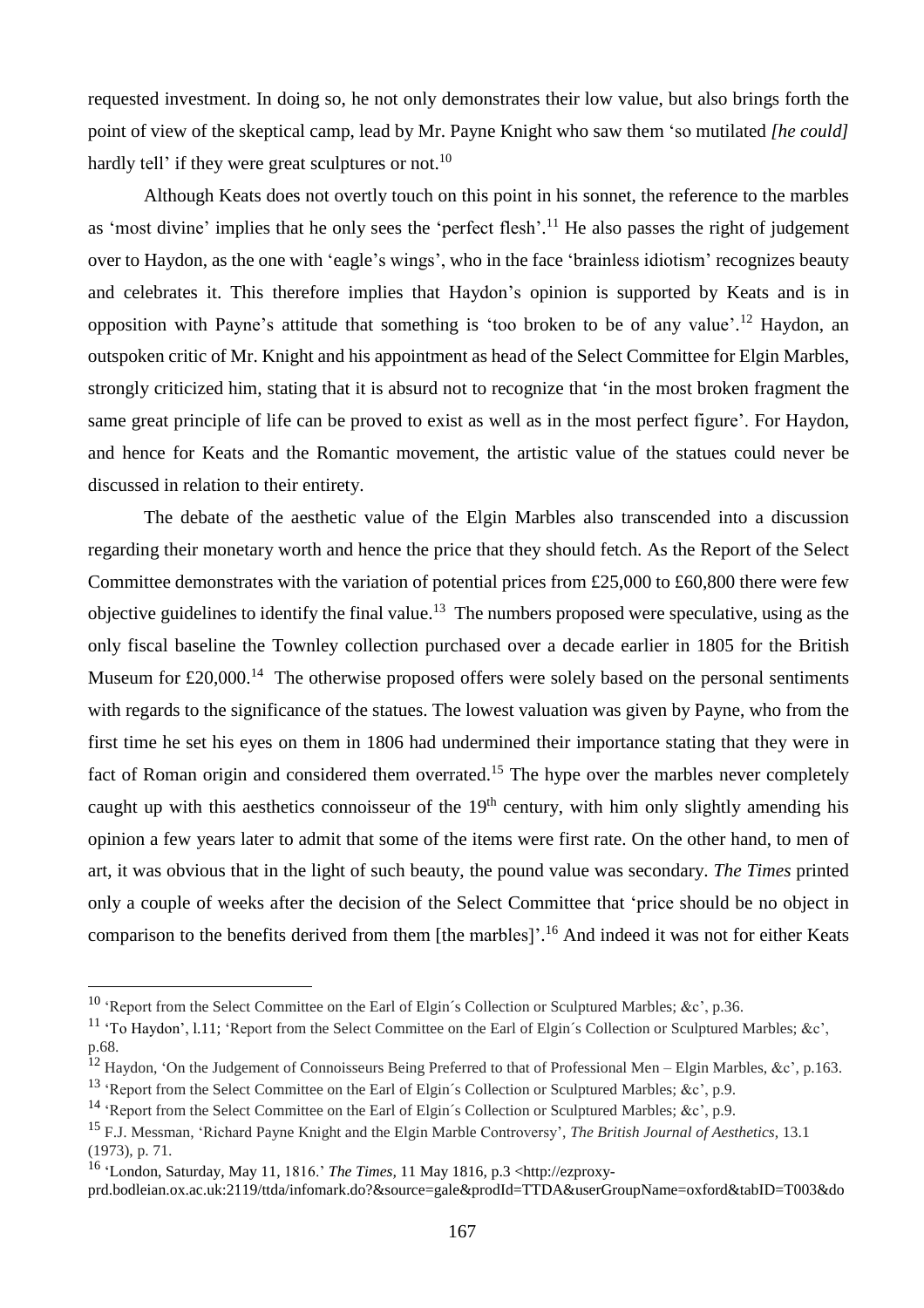or Haydon, both of whom ignored the financial aspect of the acquisition in the sonnet and article, being enthralled by the aesthetics of the display.

The sum paid however was a point of contention for Cruikshank, the issue resting not in the incorrect valuation of the marbles but the fact that such a payment was executed at all. The marbles in his eyes were not part of 'the most precious collection', evoking pride but imperfect stones.<sup>17</sup> In the face of a hunger-struck nation, such a transaction therefore was deemed farcical (as hinted at by the leaflet at Castlereagh's feet of Ministerial Economy of Farce), the message further emphasized by the depiction of hungry children crying that they cannot eat stones but want bread.

Another point of dispute brought up by Cruikshank is the statement that this was a speculative deal between Elgin and the government. In the pinned leaflet at the top right-hand corner of the cartoon he suggests that Elgin specifically travelled to find 'fragments of stone' for John Bull. However, Bull is challenging this engagement, especially the commercial aspect of it by disputing the requirement to pay. He, and hence the public that he represents, believe that the marbles were received as a gift and hence the price demanded can only relate to the compensation of the transportation cost borne by Elgin. However, agreeing to this payment would mean that the government is compensating Elgin's personal expenses from the public pocket for a mission that he devised himself and was not commissioned to execute. The scene is a mockery of the fact that the deal was ever considered, hinting at the irony of the government considering to pay an 'enormous price for [*only*] packing and carriage' for products of a mission that it never commissioned. The stark difference in opinion, between Keats, for whom finances had no relevance to such beauty, and Cruikshank for whom no beauty (especially contentious examples of beauty) were worthy of such expense, demonstrates that the perception of the value of the marbles ranged greatly. At the same time, in the midst of this debate, personal preferences determined the final price. To the arts-driven minority they were divine, to some collectors first class, to the hungry majority mere worthless stones.

The masses were neither aware of, nor interested in, the aesthetic value of the Elgin statues. This is poignantly identified in the cartoon by the fat, discontented woman's statement: 'take them back to the Turks'. To her, a representative of the majority of the population, the Marbles had no history, identity, or cultural association. From her perception, the sole point of reference was who sold them in the most recent transaction. Such lack of awareness and curiosity is also a snide remark from Cruickshank towards the enlightenment mission that Elgin claimed to have taken on himself (much in

cPage=article&searchType=BasicSearchForm&docId=CS50609835&type=multipage&contentSet=LTO&version=1.0> [accessed 10 Feb 2018].

<sup>17</sup> 'London, Saturday, May 11, 1816.' *The Times,* p.3; 'Collection online, "The Elgin Marbles! or John Bull buying stones at the time his numerous family want bread!!", *The British Museum* (1996).

<sup>&</sup>lt;http://www.britishmuseum.org/research/collection\_online/collection\_object\_details.aspx?objectId=1499585&partId=1> [accessed 12 Jan 2018].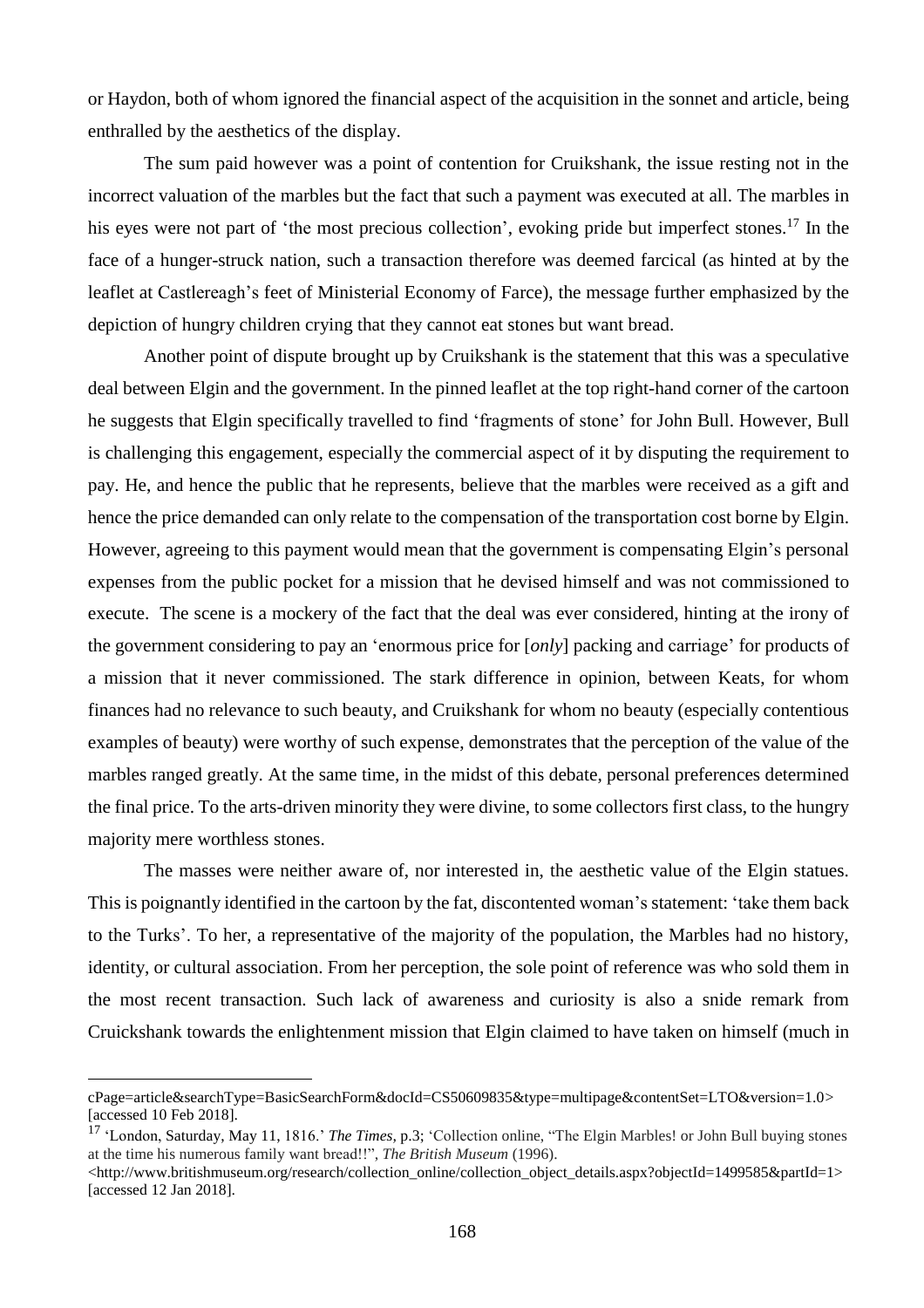line with the Dilettanti and other collector's ideology of the day).<sup>18</sup> The cartoonist jeers at the intent to educate the masses, questioning whether it is this extensive, brutish and deep-set ignorance, that men like Elgin are hoping to eradicate. He visually emphasizes the extent of this lack of education by making the character with the most unintelligent face and uttering the ignorant remarks the largest figure in the picture. As per Cruikshank, aesthetics was only relevant to the contented upper class, while the focus of the famished masses lay on their immediate needs.

The acquisition of Marbles spawned many controversies. However, one that is not touched on either by the Keats'sonnet or by Cruikshank's cartoon is one of their procurement. Multiple accusations against Elgin were brought forth, reproaching him for pillaging Athens, a cradle of European art, one of the key destinations of the Grand Tours taken. The question was so prominent, that it became one of the four topics for investigation by the Select Committee, indicating that the outcome of this argument lay on the path to agreement to the purchase of marbles. Although the resolution on the matter of this investigation body was in Elgin's favour, finding him a caring and conscientious procurer of art specimens, some passionate representatives of the literary circles were not convinced. The passion that led individuals like Byron to revere the Greek statues also caused anger with the fact that they were removed from their intended location in the Athenian temples. Byron dedicated entire sections of poems such as 'Childe Harold's Pilgrimage' and 'Curse of Minerva' to direct stabs at Elgin's audacity in removing such treasures, calling his expedition 'plunderers of yon fane'.<sup>19</sup>

The marbles were filled with controversy from the moment that they landed on English soil. The opinion of the population split, the passionate men of art considering them a blessing to be had, and the pragmatic middle class, an unnecessary expense on some stones. Perhaps they would have remained as just stones should the European arts community have not constructed their importance. However, their novelty, sheer size and sophistication did not go unmarked, mesmerizing the art inclined audience. The opinion of key figureheads in Europe grew to be supportive, changing the value and desirability of the marbles from tenuous to tangible and rendering the foresightful statement of *The Times'* correspondent true: 'Millions will not buy such a treasure in the future'. 20

<sup>18</sup> Bruce Redford, *Dillettanti. The Antic and Antique in Eighteenth-Century England* (Getty Publications: Los Angeles, 2008), p.12.

<sup>19</sup> Lord Byron, *Childe Harold's Pilgrimage*, http://www.gutenberg.org/files/5131/5131-h/5131-h.htm [accessed 05 Feb 2018] (XI l.1).

<sup>20</sup> 'Elgin Marbles', The Times, 19 April 1816, p.3 <http://ezproxy-

prd.bodleian.ox.ac.uk:2119/ttda/infomark.do?&source=gale&prodId=TTDA&userGroupName=oxford&tabID=T003&do cPage=article&searchType=&docId=CS51003027&type=multipage&contentSet=LTO&version=1.0> [accessed 12 Feb 2018].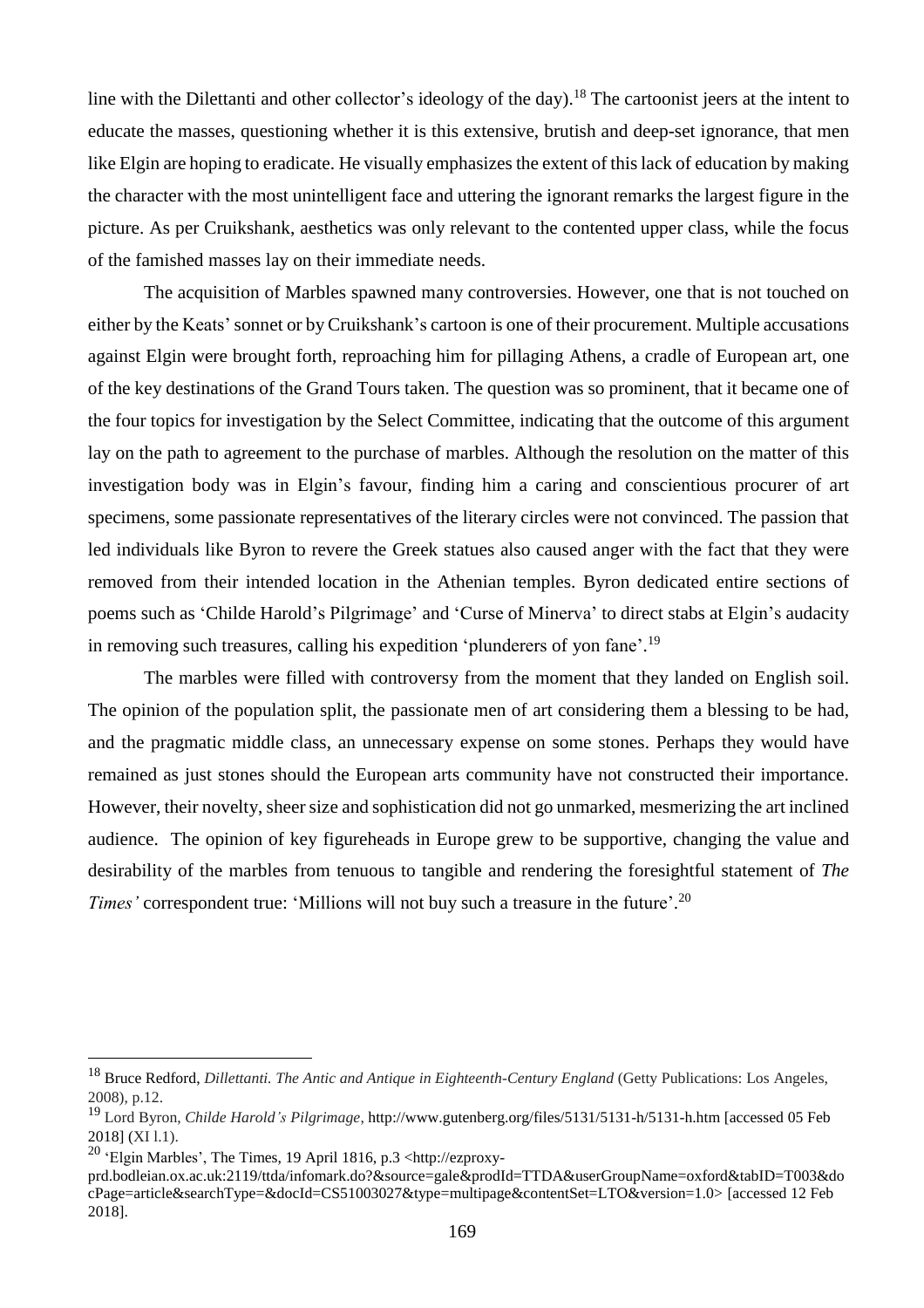# BIBLIOGRAPHY

## PRIMARY SOURCES

'Elgin Marbles', *The Times,* 19 April 1816, p.3 <http://ezproxyprd.bodleian.ox.ac.uk:2119/ttda/infomark.do?&source=gale&prodId=TTDA&userGroupName=oxfor d&tabID=T003&docPage=article&searchType=&docId=CS51003027&type=multipage&contentSet =LTO&version=1.0> [accessed 12 Feb 2018].

'London, Saturday, May 11, 1816.' *The Times,* 11 May 1816, p.3 <http://ezproxyprd.bodleian.ox.ac.uk:2119/ttda/infomark.do?&source=gale&prodId=TTDA&userGroupName=oxfor d&tabID=T003&docPage=article&searchType=BasicSearchForm&docId=CS50609835&type=multi page&contentSet=LTO&version=1.0> [accessed 10 Feb 2018] 'Report from the Select Committee on the Earl of Elgin´s Collection or Sculptured Marbles; &c' Ordered by *The House of Commons,* 25 March 1816.

Byron, Lord, *Childe Harold's Pilgrimage*, <http://www.gutenberg.org/files/5131/5131-h/5131 h.htm> [accessed 05 Feb 2018].

Haydon, B.R.,'On the Judgement of Connoisseurs Being Preferred to that of Professional Men – Elgin Marbles, &c', *The Examiner,* 17 March 1816, p.162-164.

Keats, John, 'Ode on a Grecian Urn' <https://www.poetryfoundation.org/poems/44477/ode-on-agrecian-urn> [accessed 05 Feb 2018].

——— 'Two Sonnets. To Haydon, With A Sonnet Written On Seeing The Elgin Marbles', <https://allpoetry.com/Two-Sonnets.-To-Haydon,-With-A-Sonnet-Written-On-Seeing-The-Elgin-Marbles> [accessed 01 Feb 2018].

## SECONDARY SOURCES

'Collection online, "The Elgin Marbles! or John Bull buying stones at the time his numerous family want bread!!"', *The British Museum* (1996) <http://www.britishmuseum.org/research/collection\_online/collection\_object\_details.aspx?objectId= 1499585&partId=1> [accessed 12 Jan 2018].

'John Bull and the Elgin Marbles', *Classics and Class* <http://www.classicsandclass.info/product/131/> [accessed 15 Jan 2018].

Alley, Spencer, 'Watercolour Interiors by James Stephanoff' (1784-1874)' *Spencer Alley Blog* (2017) < http://spenceralley.blogspot.com.es/2017/12/watercolor-interiors-by-james.html> [accessed 12 Jan 2018].

Casey, C., "Grecian Grandeurs and the Rude Wasting of Old Time": Britain, the Elgin Marbles, and Post-Revolutionary Hellenism', *Foundations* (2008), <https://web.archive.org/web/20090513053304/http:/ww2.jhu.edu/foundations/?p=8> [accessed 10 Feb 2018].